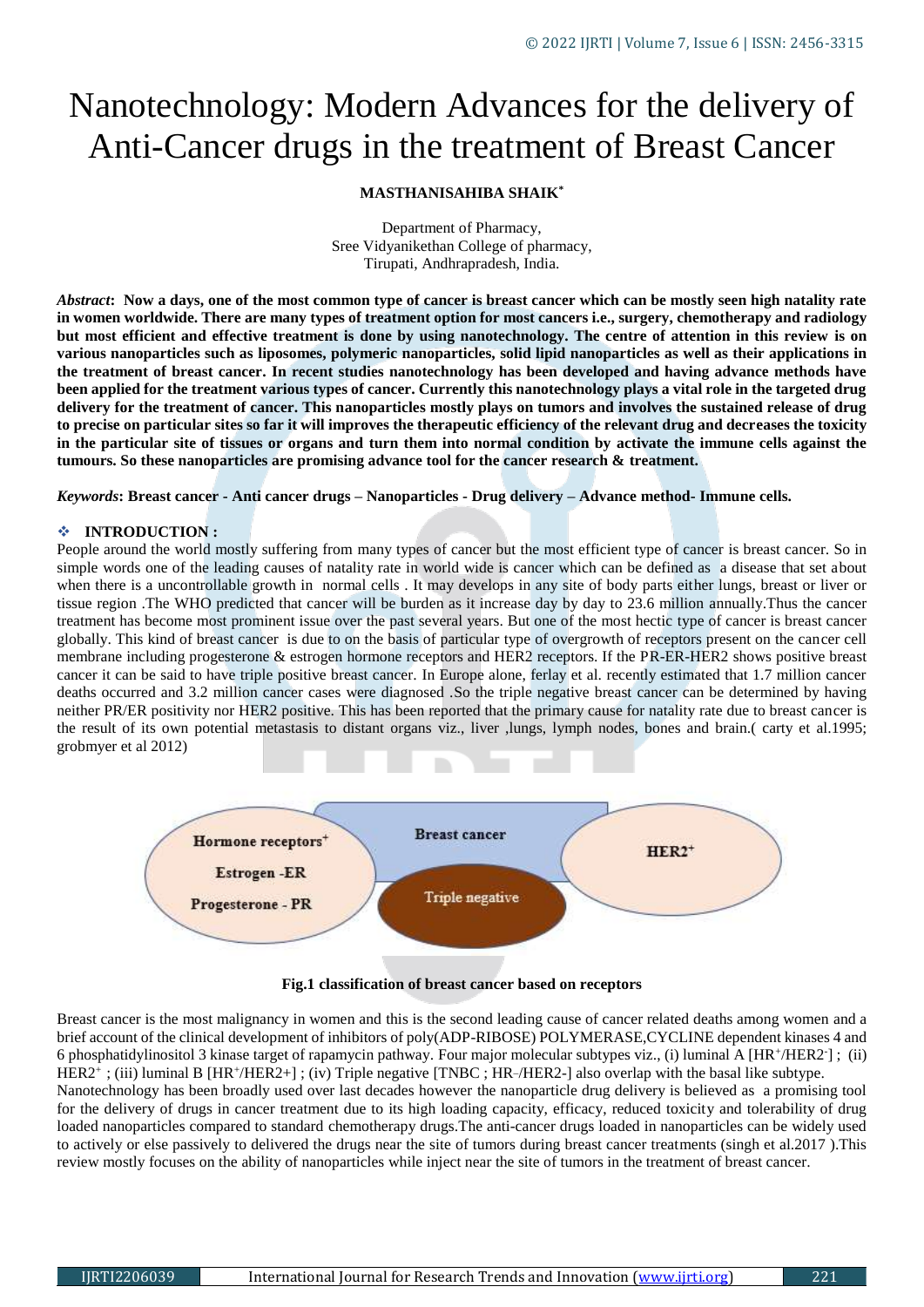# **Various types of nanoparticles have been used in the treatment of breast cancer :**

In brief, nanotechnology has widely developed to show their activity during the cancer treatment and it plays a vital role in the treatment strategies however some of the nanoparticles are used in the treatment of breast cancer viz., liposomes, micelles, polymeric nanoparticles, Solid Lipid nanoparticles & gold nanoparticles.



#### **Micelles :**

Micelles are colloidal particles, size around 10-100 nm which are currently under investigation as carriers for hydrophobic drugs in anti-cancer therapy and this micelles consists of two distinct regions hydrophilic head group and hydrophobic tail. The unique advantages of micelles are prolonged blood circulation flow, low toxicity & enhanced tumour aggregation. Many cancer drugs are encapsulated in micelles for insertion of drugs into breast cancer cells. For the first time, Batrakova et al. denoted that the exposure of cells to pluronic P85 resulted in a substantial decrease in ATP level selectivity in multidrug resistant (MDR) [Batrakova et al. 2001]



**Fig 2. Schematic diagram of micelles**

| Anti-cancer drug     | <b>Results</b>                                                                            | <b>References</b>    |
|----------------------|-------------------------------------------------------------------------------------------|----------------------|
| Dasatinib            | Dasatinib micelle exhibited 1.35 fold increase invitro cytotoxicity against               | Sabra et al. (2019)  |
|                      | triple negative human breast cancer cell line (MDA-MB-231)                                |                      |
| Paclitaxel/cisplatin | This micelles showed more active than either of the single drug $IC_{50}$ of              | Wan et al. (2019)    |
|                      | cisplatin micelle was about $0.25\mu g/mL$                                                |                      |
| Docetaxel            | The therapeutic effects of docetaxel could be enhanced by micelle                         | Kutty<br>feng<br>and |
|                      | formulation which were 205.                                                               | (2013)               |
| Doxorubicin          | The IC <sub>50</sub> value were found to be 0.13 $\mu$ g/ML for encapsulated doxorubicin. | Rosch<br>al.<br>et   |
|                      |                                                                                           | (2019)               |

#### **Tab.1 Anti-cancer drug delivery in Breast cancer by micelles**

# **Liposomes :**

Liposome based chemotherapeutics used in the treatment of breast cancer. Liposomal preparation composed of relatively high phase transition temperature phospholipid hydrogenated soy phosphatidycholine (HSPC) and cholesterol resulting in a stable DDS with enhanced bilayer rigidity. A paclitaxel nanoliposome formulation was prepared using phosphatidylcholine and cholesterol, the cytotoxicity of this liposome was evaluated in MCF-7 breast cancer cells.

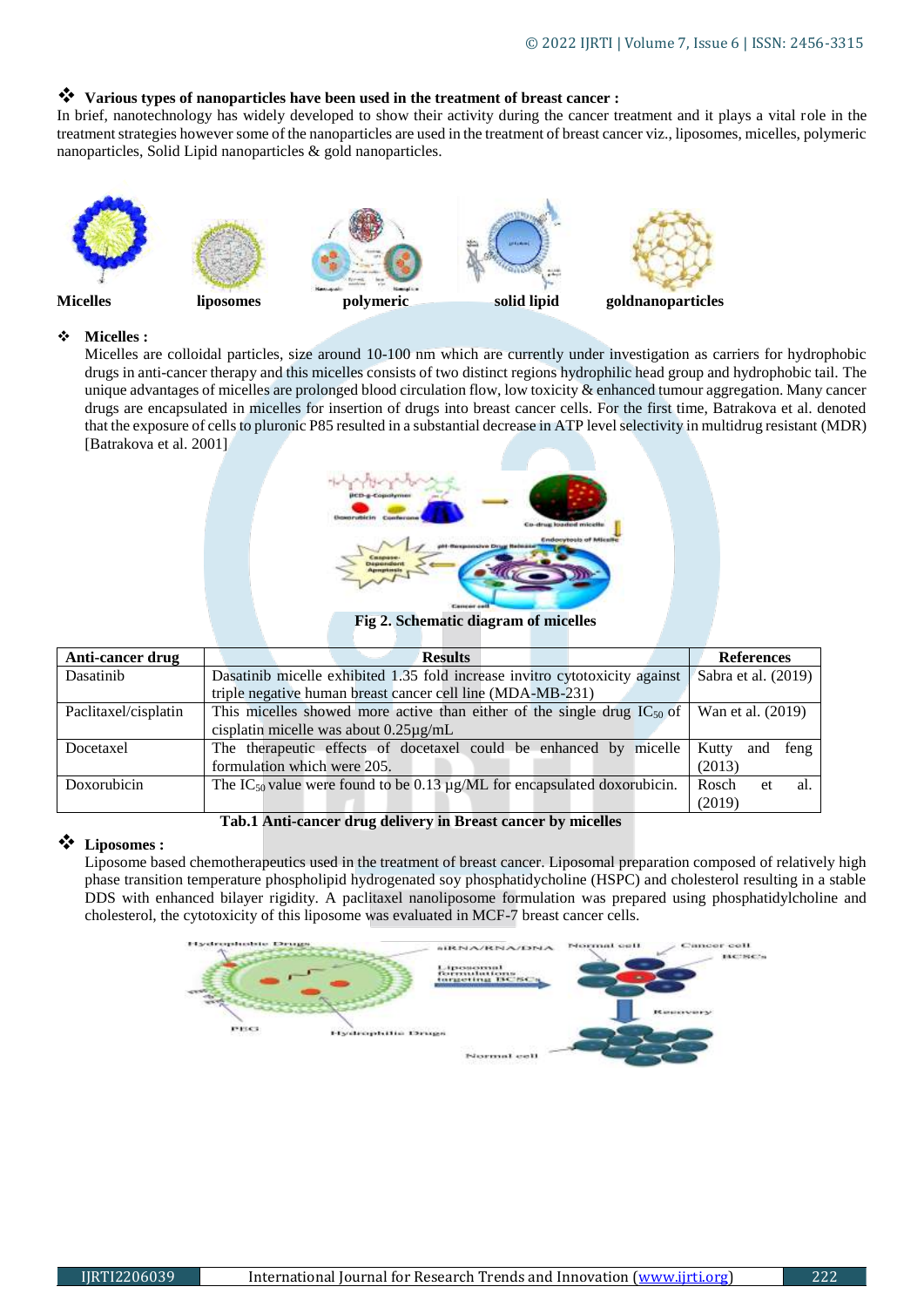

# **Fig.3 Schematic diagram of liposomes**

| Anti-cancer drug                                               | <b>Results</b>                                                                | <b>References</b>    |  |
|----------------------------------------------------------------|-------------------------------------------------------------------------------|----------------------|--|
| Doxorubicin                                                    | The liposome nanoparticle of doxorubicin provided 1500-fold higher plasma     | Anders<br>al.<br>et  |  |
|                                                                | and 20 fold higher intracranial tumor.                                        | (2013)               |  |
| Paclitaxel                                                     | Liposomes were more cytotoxic to the 4TI breast cancer cell than the free and | Franco et al. (2019) |  |
|                                                                | co-encapsulated of two drugs in liposomes.                                    |                      |  |
| <b>Ouercetin</b>                                               | Liposomes formulation were physically stable and enhance quercetin            | chiu<br>Wong<br>and  |  |
|                                                                | solubility.                                                                   | (2010)               |  |
| Tab 2 Anti-canony dung delivery in Ducast canony by Linesaunes |                                                                               |                      |  |

 **Tab.2 Anti-cancer drug delivery in Breast cancer by Liposomes** 

# **Polymeric Nanoparticles :**

Polymeric nanoparticles are solid colloidal system, particle size less than 200 nm in which

Anti-cancer drugs are dissolved, entrapped, encapsulated or adsorbed into the composition of the polymer matrix (joshi et al. 2015). To enhance the solubility and bio-availability of psoralen which is a promising anticancer drug that is limited by its poor aqueous solubility and bio-availability. Polymeric nanoparticles containing tamoxifen nanoparticles and in vivo biodistribution was evaluated in NU/NU (Shenoy and Amiji)



## **Fig.4 schematic diagram of polymeric nanoparticles**

| Anti-cancer drug | <b>Results</b>                                                                                                                                                    | <b>References</b>  |
|------------------|-------------------------------------------------------------------------------------------------------------------------------------------------------------------|--------------------|
| Psoralen         | weight after administration of psoralen<br>The<br>polymeric<br>tumor<br>nanoparticles( $\langle 1g \rangle$ ) indicates decreasing with control group( $\sim$ 4g) | Du et al. $(2019)$ |
| Tamoxifen        | Nanoparticles exhibited significantly increased drug aggregation levels Shenoy and amiji<br>within tumors.                                                        | (2005)             |

## **Tab.3 Anti-cancer drug delivery in Breast cancer by polymeric nanoparticle**

## **Solid lipid Nanoparticles :**

Solid lipid nanoparticles are composed of lipids,emulsifier and water/solvent. They are a novel drug delivery system and a novel formulation. The most common ingredients used to formulate SLNs are solid lipid(s),surfactants/co-surfactant(s) or emulsifier/co emulsifier(s), solvents or co-solvents and active ingredients. The selection of emulsifier depends on the type and route of delivery. The SLNs accumulation can be reduced by inclusion of cryoprotectants and facilitates to redisperse freeze dried nanoparticles.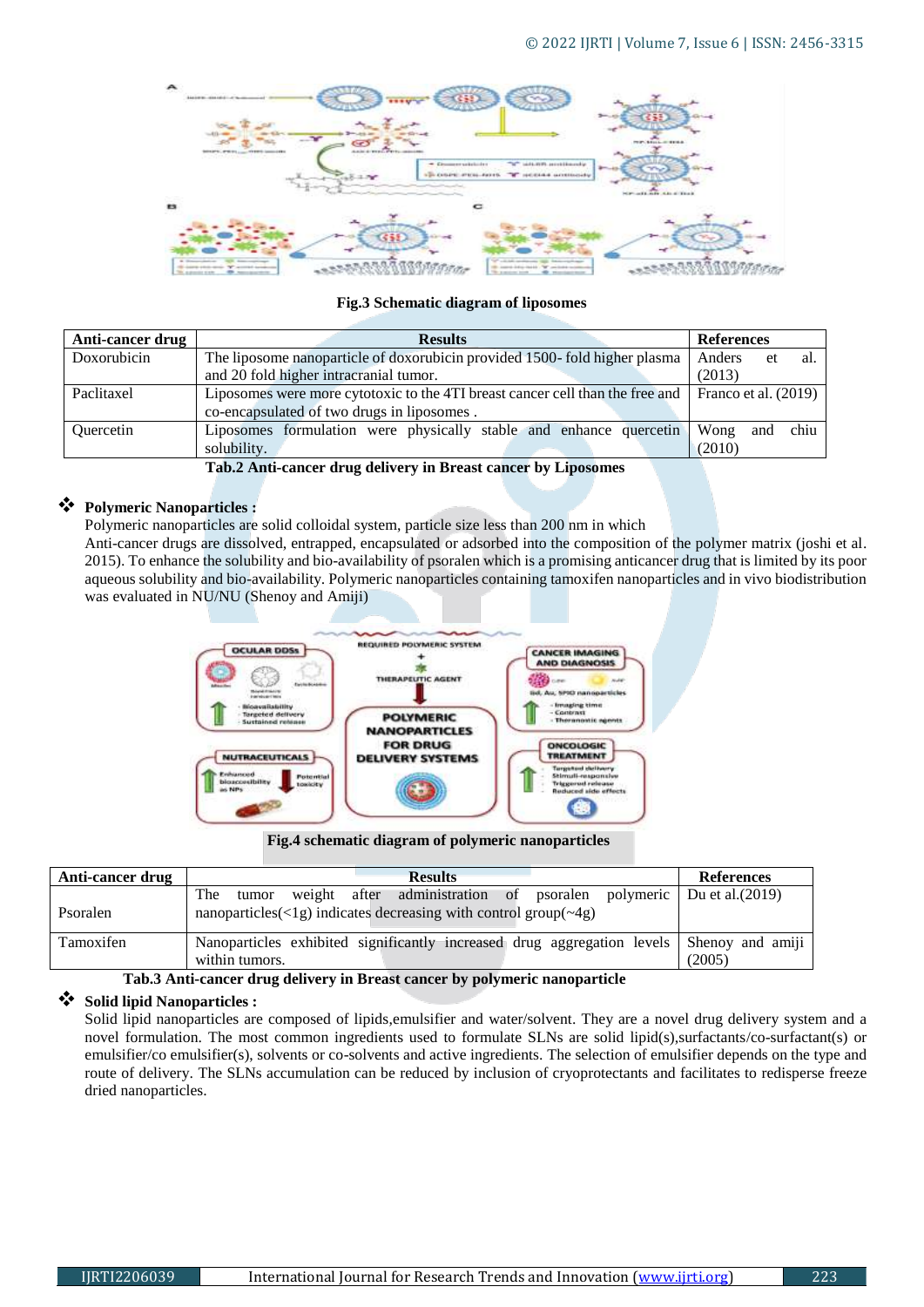

**Fig.5.1 Solid lipid nanoparticles**

Guney Eskiler et al. made tamoxifen SLNs using stearic acid and tween 80 to evaluated the SLNs in MCf-7 tam resistant breast cancer cells .The addition of 2-hydroxypropyl-β-cyclodextrin in SLNs for improving the bioavailability, cellular uptake and anticancer activity of paclitaxel in MCF-7 breast cancer cells via modification of the paclitaxel (cho et al.2015).

| <b>Anticancer drugs</b> |                                                                                | <b>Results</b>                                                      | <b>References</b>    |  |
|-------------------------|--------------------------------------------------------------------------------|---------------------------------------------------------------------|----------------------|--|
| Tamoxifen               |                                                                                | The maximum cytotoxicity against $R \le$ > Cells was 72.6 % whereas | Guney Eskiler et al. |  |
|                         |                                                                                | the highest cytotoxicity on R cells was 81.8%.                      | (2018)               |  |
| Doxorubicin             |                                                                                | This type of SLNs reduced cytotoxicity, arrested cell cycle         | Kang et al. $(2010)$ |  |
|                         |                                                                                | progression in the G2/M stage and persuade more apoptosis in MCF-   |                      |  |
|                         |                                                                                | 7 cells at a low dose compared to the control.                      |                      |  |
| Paclitaxel              |                                                                                | Paclitaxel SLNs showed remarkably enhanced anticancer activity in   | Xu et al. (2018)     |  |
|                         |                                                                                | MCF-7/ADR compared to paclitaxel delivered in dimethyl sulfoxide.   |                      |  |
|                         | Tab.4 Anti-cancer drug delivery in Breast cancer by solid lipid nanoparticles. |                                                                     |                      |  |
|                         |                                                                                |                                                                     |                      |  |
|                         |                                                                                | Compritol                                                           |                      |  |
| Cholesterol             |                                                                                |                                                                     |                      |  |
|                         |                                                                                | Paclitaxel<br>Oleic acid (OA)                                       |                      |  |
|                         |                                                                                | Tf-PEG-OA conjugate                                                 |                      |  |
|                         |                                                                                | axel-loaded Transferrin decorated solid lipid<br>nanoparticles      |                      |  |

**Fig. 5.2 schematic diagram of solid lipid nanoparticles**

# **Gold Nanoparticles :**

Gold nanoparticles are developed by a synthetic method for creating AuNPs in 1951 by tending hydrogen tetra-chloroaurate with citric acid in boiling water where the citrate acts as both reducing and stabilizing agent.This nanoparticles are in wine red colour and are inert,non-toxic contains a gold core which are below 150 nm in size.



These nanoparticles were prepared and functionalized with a mixed monolayer of a zinc pthalocyanine and a lactose derivatives .(Gracia calavia et al. 2018). At a lower pH , the release of chloro-quine from gold nanoparticles are suggested that the lysosomal uptake of chloro-quine will shows the cytotoxicity of nanoparticles in MCF-7 breast cancer cells which depends mostly on concentration.(Joshi et al.2012), However the anticancer activity towards MCF-7 breast cancer cells increased .

| <b>Anticancer drugs</b> | <b>Results</b>                                                                                          | <b>References</b>     |
|-------------------------|---------------------------------------------------------------------------------------------------------|-----------------------|
| Chloro-quine            | This gold particles exhibits the concentration<br>dependent cytotoxicity in MCF-7 breast cancer.        | Joshi et al. $(2012)$ |
| Docetaxel               | This gold nanoparticles were found to be 2.5 fold<br>more efficient than docetaxel alone against MCF -7 | Fracois et al. (2011) |

## **Tab.5 Anti-cancer drug delivery in Breast cancer by gold particles**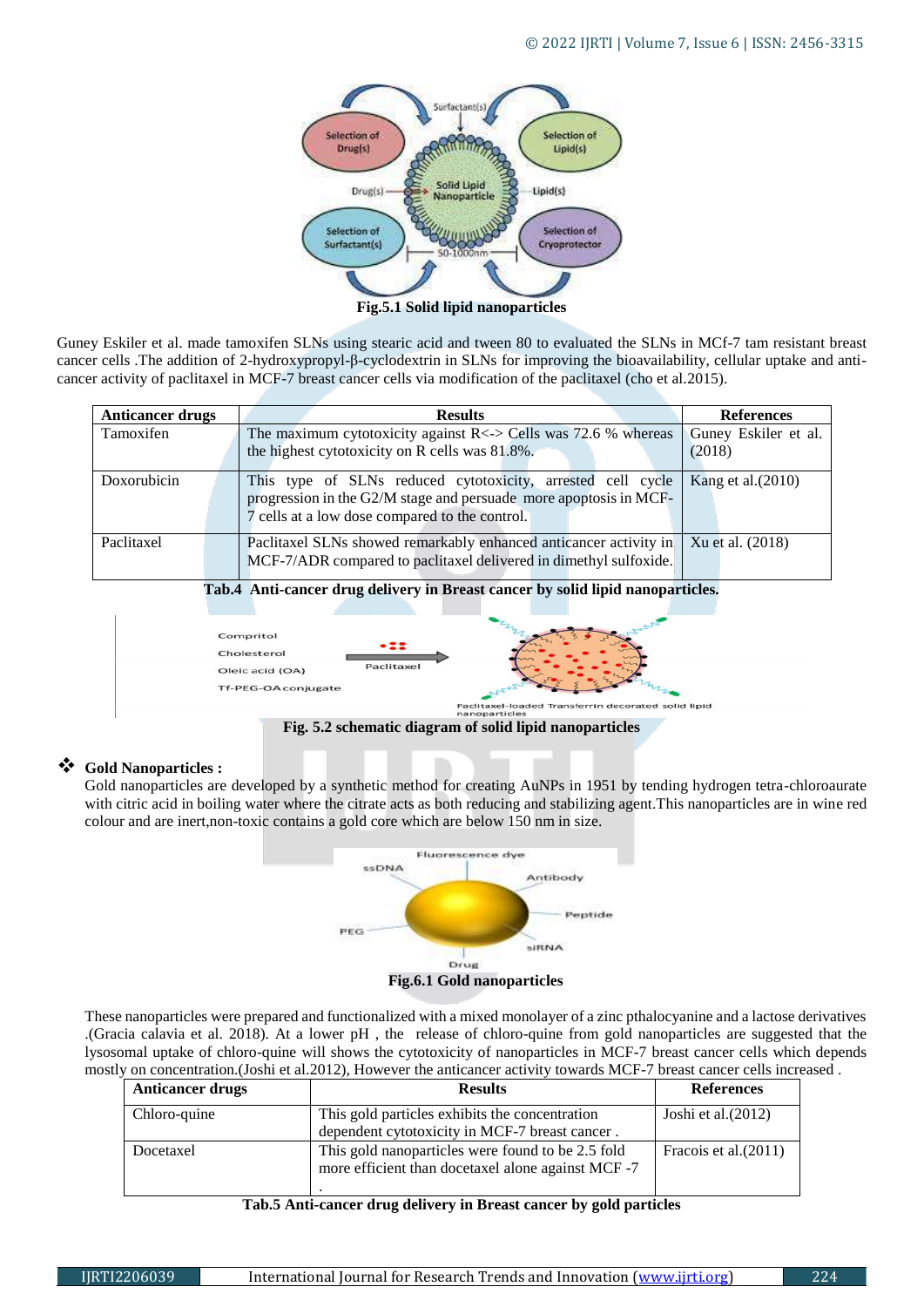

# **Conclusion :**

At present, this nanotechnology is widely used. The nanoparticle research also widely increased for the treatment of breast cancer and has been priorly focused on using targeted ligands so far to achieve high accumulation with the tumors. This plays a best and vital role as cell surface receptor on breast cancer cells and HER2 receptor which can be moderately used as an effective target for traditional anticancer drugs such as paclitaxel, docetaxel and doxorubicin. The preparation of nanoparticles mostly by using targeting ligands and this can be based on their treatment efficiency and to avoid toxicity in normal cells. Finally these nanoparticles are promising tools for the treatment of various types of cancer around the world.

# **REFERENCES:**

- 1. Chaturvedi, V.K.; Singh, A.; Singh, V.K.; Singh, M.P. Cancer nanotechnology: a new revolution for cancer diagnosis and therapy. Curr. Drug Metab. 2019, 20, 416-429, [https://doi.org/10.2174/1389200219666180918111528.](https://doi.org/10.2174/1389200219666180918111528)
- 2. Nagini, S. Breast cancer: current molecular therapeutic targets and new players. Anticancer Agents Med.Chem. 2017, 17, 152-163, [https://doi.org/10.2174/1871520616666160502122724.](https://doi.org/10.2174/1871520616666160502122724)
- 3. Hou, X.; Shou, C.; He, M.; Xu, J.; Cheng, Y.; Yuan, Z.; Lan, M.; Zhao, Y.; Yang, Y.; Chen, X.; Gao, F. A combination of LightOn gene expression system and tumor microenvironment-responsive nanoparticle delivery system for targeted breast cancer therapy. Acta Pharm. Sin. B. 2020, 10, 1741-1753, [https://doi.org/10.1016/j.apsb.2020.04.010.](https://doi.org/10.1016/j.apsb.2020.04.010)
- 4. Yin, L.; Duan, J.J.; Bian, X.W.; Yu, S.C. Triple-negative breast cancer molecular subtyping and treatment progress. Breast Cancer Res. 2020, 22[, https://doi.org/10.1186/s13058-020-01296-5.](https://doi.org/10.1186/s13058-020-01296-5)
- 5. Uzelac, B.; Krivokuca, A.; Brankovic-Magic, M.; Magic, Z.; Susnjar, S.; Milovanovic, Z.; Supic, G. Expression of SIRT1, SIRT3 and SIRT6 genes for predicting survival in triple-negative and hormone receptor-positive subtypes of breast cancer. Pathol. Oncol. Res. 2020, 26, 2723-2731,<https://doi.org/10.1007/s12253-020-00873-5>
- 6. Li, C.; Li, J.; Xu, Y.; Zhan, Y.; Li, Y.; Song, T.; Zheng, J.; Yang, H. Application of phage-displayed peptides in tumor imaging diagnosis and targeting therapy. Int. J. Pept. Res. Ther. 2020, 1-9, [https://doi.org/10.1007/s10989-020-10108-5.](https://doi.org/10.1007/s10989-020-10108-5)
- 7. Moo, T.A.; Sanford, R.; Dang, C.; Morrow, M. Overview of breast cancer therapy. PET Clinics 2018, 13, 339-354. <https://doi.org/10.1016/j.cpet.2018.02.006>
- 8. Waks, A.G.; Winer, E.P. Breast cancer treatment: a review. Jama 2019, 321, 288-300, [https://doi.org/10.1001/jama.2018.19323.](https://doi.org/10.1001/jama.2018.19323)
- 9. Sharma, G.N.; Dave, R.; Sanadya, J.; Sharma, P.; Sharma, K.K. Various types and management of breast cancer: an overview. J. Adv. Pharm. Technol. Res. 2010, 1, 109-126.
- 10. Schmid, P.; Cortes, J.; Pusztai, L.; McArthur, H.; Kümmel, S.; Bergh, J.; Denkert, C.; Park, Y.H.; Hui, R.;Harbeck, N.; Takahashi, M.; Foukakis, T.; Fasching, P.A.; Cardoso, F.; Untch, M.; Jia, L.; Karantza, V.;Zhao, J.; Aktan, G.; Dent, R.; O'Shaughnessy, J.; KEYNOTE-522Investigators. Pembrolizumab for early triple-negative breast cancer. New Eng. J. Med. 2020, 382, 810-821, [https://doi.org/10.1056/NEJMoa1910549.](https://doi.org/10.1056/NEJMoa1910549)
- 11. Lee, K.L.; Kuo, Y.C.; Ho, Y.S.; Huang, Y.H. Triple-negative breast cancer: Current understanding and future therapeutic breakthrough targeting cancer stemness. Cancers 2019, 11, [https://doi.org/10.3390/cancers11091334.](https://doi.org/10.3390/cancers11091334)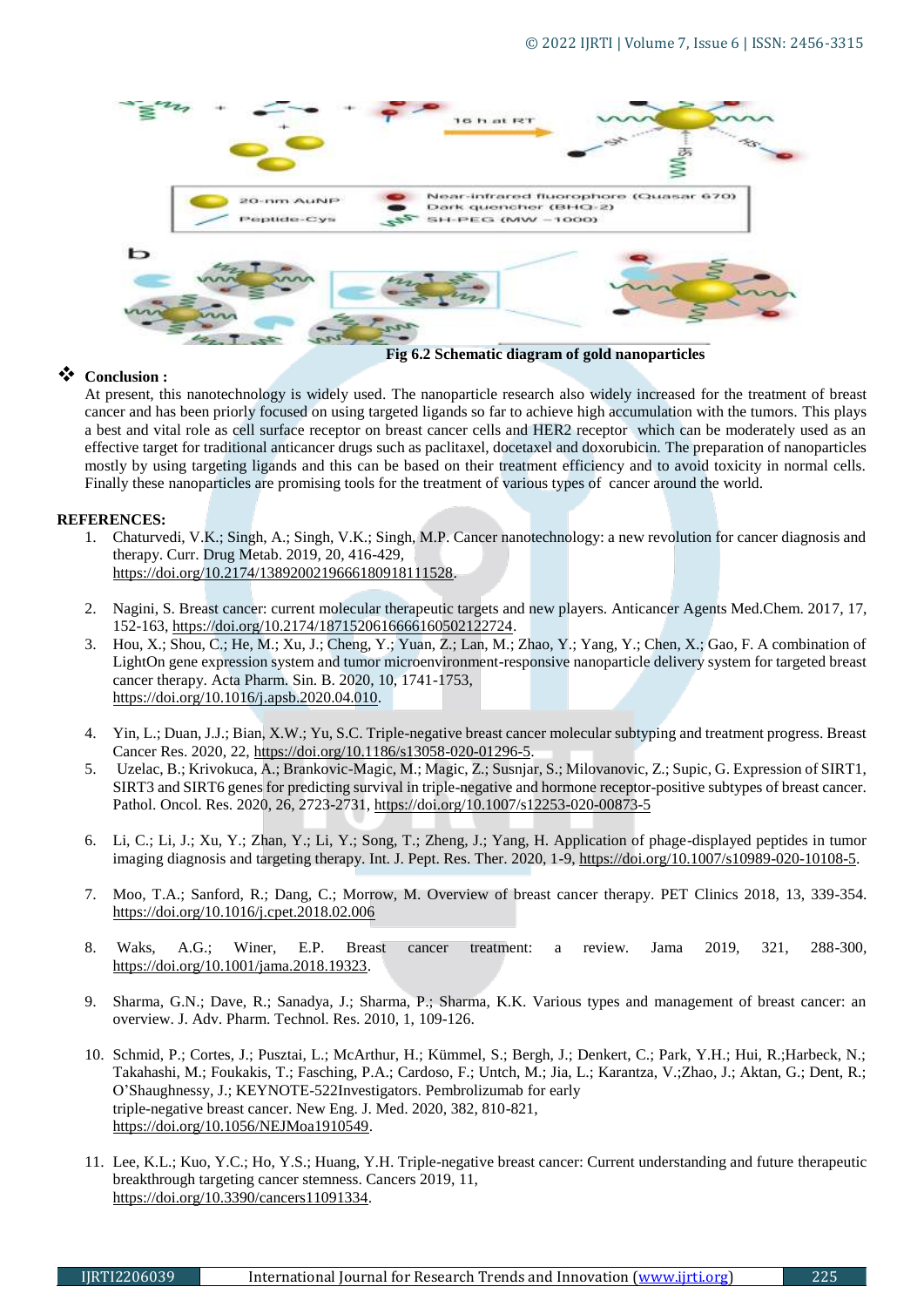- 12. Qin, J.J.; Yan, L.; Zhang, J.; Zhang, W.D. STAT3 as a potential therapeutic target in triple negative breastcancer: a systematic review. J. Exp. Clin. Cancer Res. 2019, 38, [https://doi.org/10.1186/s13046-019-1206-z.](https://doi.org/10.1186/s13046-019-1206-z)
- 13. Nagayama, A.; Vidula, N.; Ellisen, L.; Bardia, A. Novel antibody-drug conjugates for triple negative breast cancer. Ther. Adv. Med. Oncol. 2020, 12[, https://doi.org/10.1177/1758835920915980.](https://doi.org/10.1177/1758835920915980)
- 14. Lev, S. Targeted therapy and drug resistance in triple-negative breast cancer: the EGFR axis. Biochem. Soc. Trans. 2020, 48, 657-665, [https://doi.org/10.1042/BST20191055.](https://doi.org/10.1042/BST20191055)
- 15. Jain, V.; Kumar, H.; Anod, H.V.; Chand, P.; Gupta, N.V.; Dey, S.; Kesharwani, S.S. A review of nanotechnology-based approaches for breast cancer and triple-negative breast cancer. J. Control. Release 2020, 326, 628-647, [https://doi.org/10.1016/j.jconrel.2020.07.003.](https://doi.org/10.1016/j.jconrel.2020.07.003)
- 16. Bardia, A.; Mayer, I.A.; Vahdat, L.T.; Tolaney, S.M.; Isakoff, S.J.; Diamond, J.R.; O'Shaughnessy, J.;Moroose, R.L.; Santin, A.D.; Abramson, V.G.; Shah, N.C.; Rugo, H.S.; Goldenberg, D.M.; Sweidan, A.M. Iannone, R.; Washkowitz, S.; Sharkey, R.M.; Wegener, W.A.; Kalinsky, K. Sacituzumab govitecan-hziy in refractory metastatic triple-negative breast cancer. New Eng. J. Med. 2019, 380, 741-751, [https://doi.org/10.1056/NEJMoa1814213.](https://doi.org/10.1056/NEJMoa1814213)
- 17. Henriksen, E.L.; Carlsen, J.F.; Vejborg, I.M.; Nielsen, M.B.; Lauridsen, C.A. The efficacy of using computer-aided detection (CAD) for detection of breast cancer in mammography screening: a systematic review. Acta Radiologica 2019, 60, 13-18, [https://doi.org/10.1177/0284185118770917.](https://doi.org/10.1177/0284185118770917)
- 18. Houssami, N.; Kirkpatrick-Jones, G.; Noguchi, N.; Lee, C.I. Artificial Intelligence (AI) for the early detection of breast cancer: a scoping review to assess AI's potential in breast screening practice. Expert Rev. Med. Devices 2019, 16, 351- 362[, https://doi.org/10.1080/17434440.2019.1610387.](https://doi.org/10.1080/17434440.2019.1610387)
- 19. Liu, Y.; Kohlberger, T.; Norouzi, M.; Dahl, G.E.; Smith, J.L.; Mohtashamian, A.; Olson, N.; Peng, L.H. Hipp, J.D.; Stumpe, M.C. Artificial intelligence-based breast cancer nodal metastasis detection: Insights into the black box for pathologists. Arch. Pathol. Lab. Med. 2019, 143, 859-868, [https://doi.org/10.5858/arpa.2018-0147-OA.](https://doi.org/10.5858/arpa.2018-0147-OA)
- 20. Chitalia, R.D.; Kontos, D. Role of texture analysis in breast MRI as a cancer biomarker: A review. J. Mag. Reson. Imaging 2019, 49, 927-938, [https://doi.org/10.1002/jmri.26556.](https://doi.org/10.1002/jmri.26556)
- 21. Abbaci, M.; Conversano, A.; De Leeuw, F.; Laplace-Builhé, C.; Mazouni, C. Near-infrared fluorescence imaging for the prevention and management of breast cancer-related lymphedema: a systematic review. Eur. J. Surg. Oncol. 2019, 45, 1778-1786, [https://doi.org/10.1016/j.ejso.2019.06.009.](https://doi.org/10.1016/j.ejso.2019.06.009)
- 22. Sheth, D.; Giger, M.L. Artificial intelligence in the interpretation of breast cancer on MRI. J. Magn. Reson. Imaging 2020, 51, 1310-1324, [https://doi.org/10.1002/jmri.26878.](https://doi.org/10.1002/jmri.26878)
- 23. Alimirzaie, S.; Bagherzadeh, M.; Akbari, M.R. Liquid biopsy in breast cancer: A comprehensive review. Clin. Genet. 2019, 95, 643-660, [https://doi.org/10.1111/cge.13514.](https://doi.org/10.1111/cge.13514)
- 24. Sheth, D.; Giger, M.L. Artificial intelligence in the interpretation of breast cancer on MRI. J. Mag. Reson. Imaging 2020, 51, 1310-1324, [https://doi.org/10.1002/jmri.26878.](https://doi.org/10.1002/jmri.26878)
- 25. He, Z.; Chen, Z.; Tan, M.; Elingarami, S.; Liu, Y.; Li, T.; Deng, Y.; He, N.; Li,, S.; Fu, J.; Li, W. A review on methods for diagnosis of breast cancer cells and tissues. Cell Prolif. 2020, 53[, https://doi.org/10.1111/cpr.12822.](https://doi.org/10.1111/cpr.12822)
- 26. Pesapane, F.; Downey, K..; Rotili, A.; Cassano, E.; Koh, D.M. Imaging diagnosis of metastatic breast cancer. Insights Imaging 2020, 11, 1-14, [https://doi.org/10.1186/s13244-020-00885-4.](https://doi.org/10.1186/s13244-020-00885-4)
- 27. Rahbar, H.; Lee, J.M.; Lee, C.I. Optimal screening in breast cancer survivors with dense breasts on mammography. J. Clin. Oncol. 2020, 38, 3833-3840[, https://doi.org/10.1200/JCO.20.01641.](https://doi.org/10.1200/JCO.20.01641)
- 28. Sakurai, Y.; Akita, H.; Harashima, H. Targeting tumor endothelial cells with nanoparticles. Int. J. Mol. Sci.2019, 20, [https://doi.org/10.3390/ijms20235819.](https://doi.org/10.3390/ijms20235819)
- 29. Salama, L.; Pastor, E.R.; Stone, T.; Mousa, S.A. Emerging nanopharmaceuticals and nanonutraceuticals in cancer management. Biomedicines 2020, 8, [https://doi.org/10.3390/biomedicines8090347.](https://doi.org/10.3390/biomedicines8090347)
- 30. Hida, K.; Maishi, N.; Sakurai, Y.; Hida, Y.; Harashima, H. Heterogeneity of tumor endothelial cells and drug delivery. Adv. Drug Deliv. Rev. 2016, 99, 140-147[, https://doi.org/10.1016/j.addr.2015.11.008.](https://doi.org/10.1016/j.addr.2015.11.008)
- 31. Yao, Y.; Zhou, Y.; Liu, L.; Xu, Y.; Chen, Q.; Wang, Y.; Wu, S.; Deng, Y.; Zhang, J.; Shao, A. Nanoparticle-based drug delivery in cancer therapy and its role in overcoming drug resistance. Front Mol. Biosci. 2020,7, [https://doi.org/10.3389/fmolb.2020.00193.](https://doi.org/10.3389/fmolb.2020.00193)
- 32. Nair, P.R. Delivering combination chemotherapies and targeting oncogenic pathways via polymeric drug delivery systems. Polymers (Basel) 2019, 11, [https://doi.org/10.3390/polym11040630.](https://doi.org/10.3390/polym11040630)
- 33. Wong, K.H.; Chen, A.L.X.; Yang, Z. Natural ingredient-based polymeric nanoparticles for cancer treatment.Molecules 2020, 25[, https://doi.org/10.3390/molecules25163620.](https://doi.org/10.3390/molecules25163620)
- 34. Lan, H.; Zhang, W.; Jin, K.; Liu, Y.; Wang, Z. Modulating barriers of tumor microenvironment through nanocarrier systems for improved cancer immunotherapy: a review of current status and future perspective.Drug Deliv. 2020, 27, 1248-1262, [https://doi.org/10.1080/10717544.2020.1809559.](https://doi.org/10.1080/10717544.2020.1809559)
- 35. Kamaruzman, N.I.; Aziz, N.A.; Poh, C.L.; Chowdhury, E.H. Oncogenic signaling in tumorigenesis and applications of siRNA nanotherapeutics in breast cancer. Cancers (Basel) 2019, 11, [https://doi.org/10.3390/cancers11050632.](https://doi.org/10.3390/cancers11050632)
- 36. Carty NJ, Foggitt A, Hamilton CR et al (1995) Patterns of clinical metastasis in breast cancer: an analysis of 100 patients. Eur J Surg Oncol 21:607–608